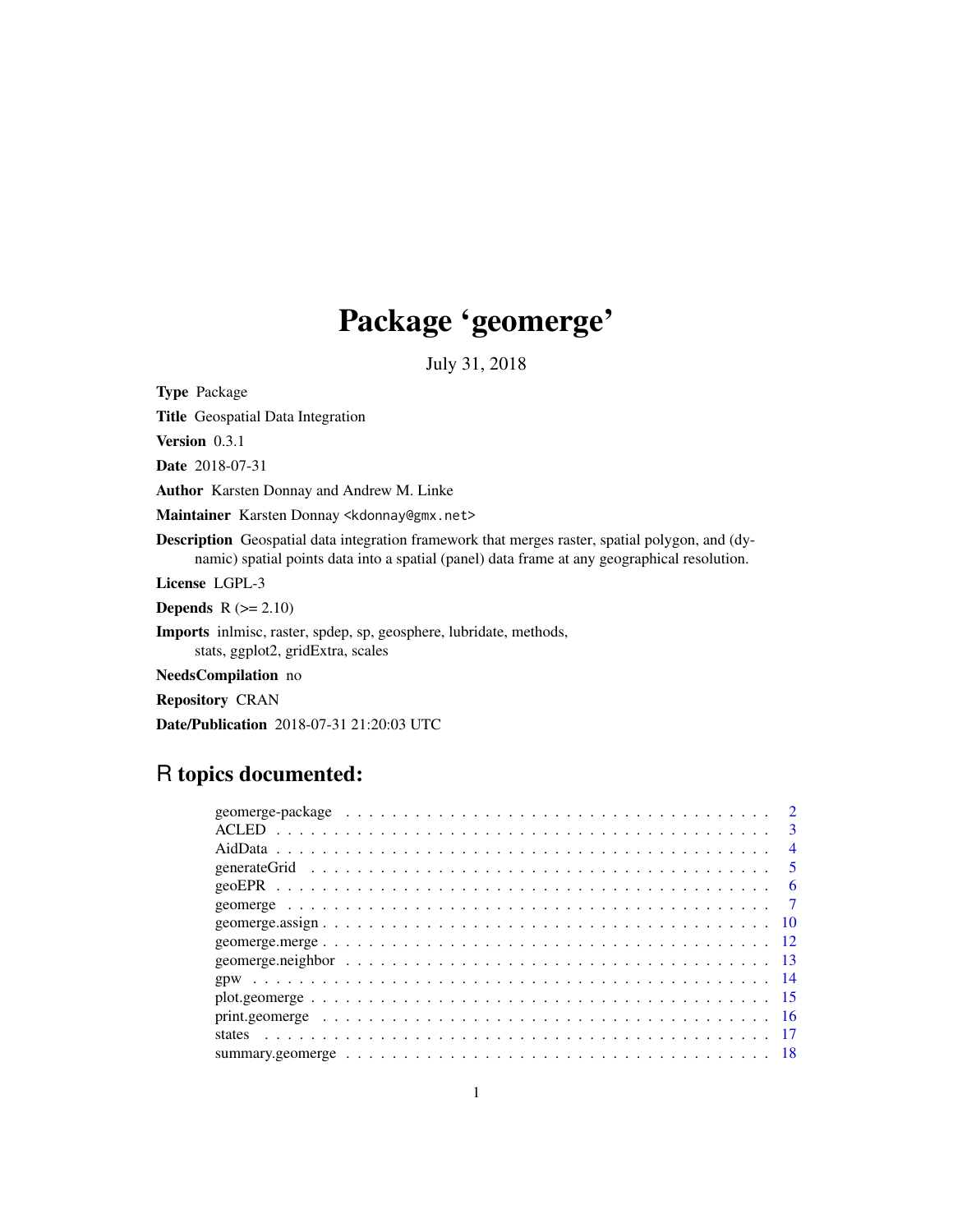<span id="page-1-1"></span><span id="page-1-0"></span>geomerge-package *geomerge: Geospatial Data Integration*

# **Description**

geomerge is a framework for geospatial data integration that merges raster, spatial polygon, and (dynamic) spatial points data into a spatial (panel) data frame at any geographical resolution.

# Details

The geomerge function conducts a series of spatial joins for Geographic Information Systems (GIS) data. It integrates three of R's most commonly used GIS data classes - polygons, points and rasters. With flexible options for assignment rules and including the calculation of spatial and temporal lags, geomerge returns a time series SpatialPolygonsDataFrame that users may import into any predictive statistical analysis.

### Note

The spatial resolution of the input datasets and scope of the area covered by the integration routine will influence the runtime of [geomerge](#page-6-1). Depending on the inputs, integration may therefore require some time.

### Author(s)

Karsten Donnay and Andrew M. Linke

### References

Andrew M. Linke, Karsten Donnay. (2017). "Scale Variability Misclassification: The Impact of Spatial Resolution on Effect Estimates in the Geographic Analysis of Foreign Aid and Conflict." Paper presented at the *International Studies Association Annual Meeting*, February 22-25 2017, Baltimore.

### See Also

[geomerge](#page-6-1), [geomerge.merge](#page-11-1),[geomerge.neighbor](#page-12-1), [geomerge.assign](#page-9-1),[generateGrid](#page-4-1)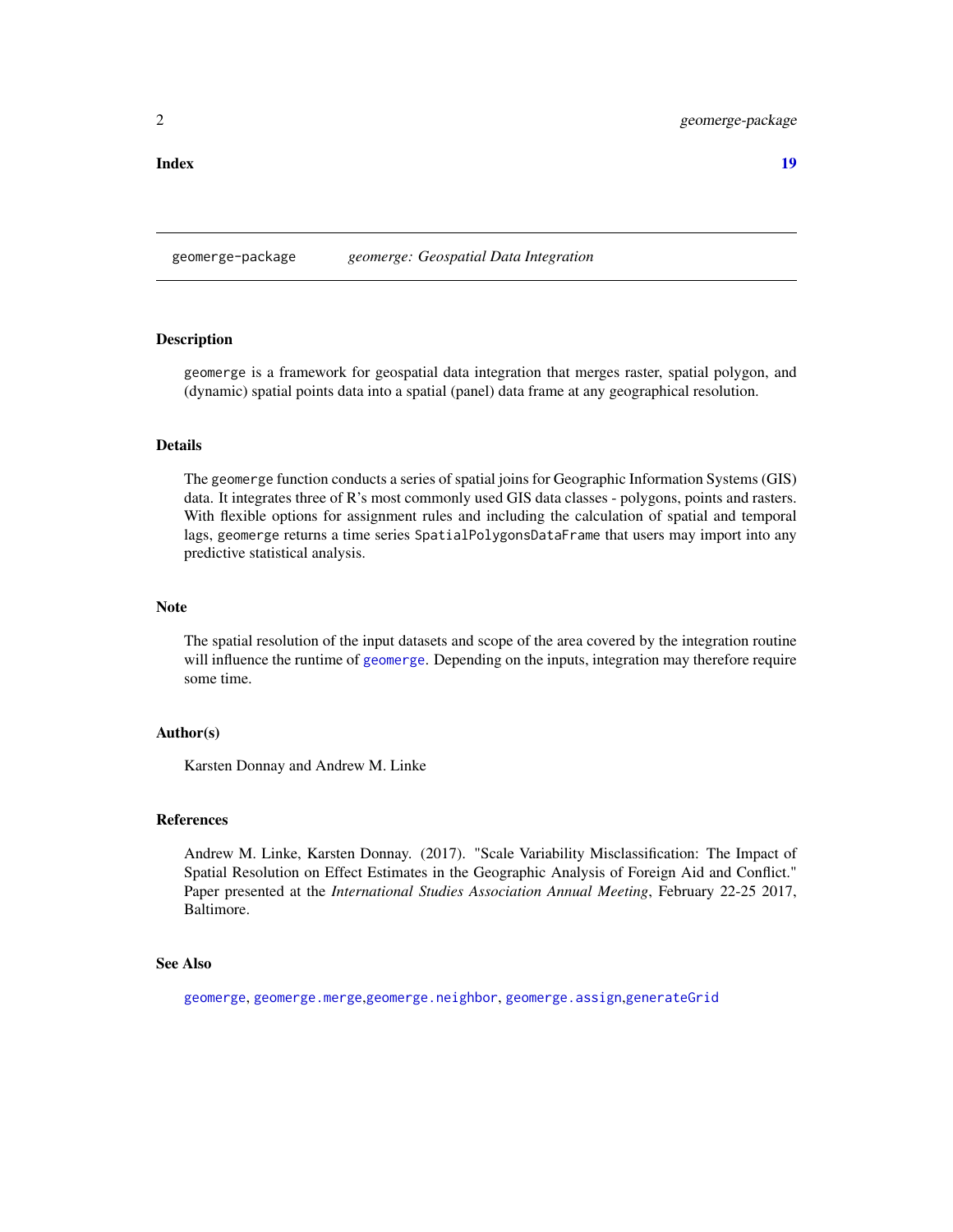<span id="page-2-0"></span>

*ACLED* conflict events for Nigeria in 2011 used as example for a SpatialPointsDataFrame available from http://www.acleddata.com/data. The dataset contains timestamped and geo-coded information on individual conflict events.

# Usage

data(geomerge)

# Format

A SpatialPointsDataFrame containing observations.

# Details

The original *ACLED* "EVENT\_DATE" column has been relabeled as "timestamp" in accordance with geomerge conventions.

### Author(s)

Karsten Donnay and Andrew M. Linke

### Source

http://www.acleddata.com/data

Citation: Clionadh Raleigh, Andrew Linke, Havard Hegre and Joakim Karlsen. (2010). "Introducing ACLED-Armed Conflict Location and Event Data." *Journal of Peace Research* 47(5): 651-660.

### References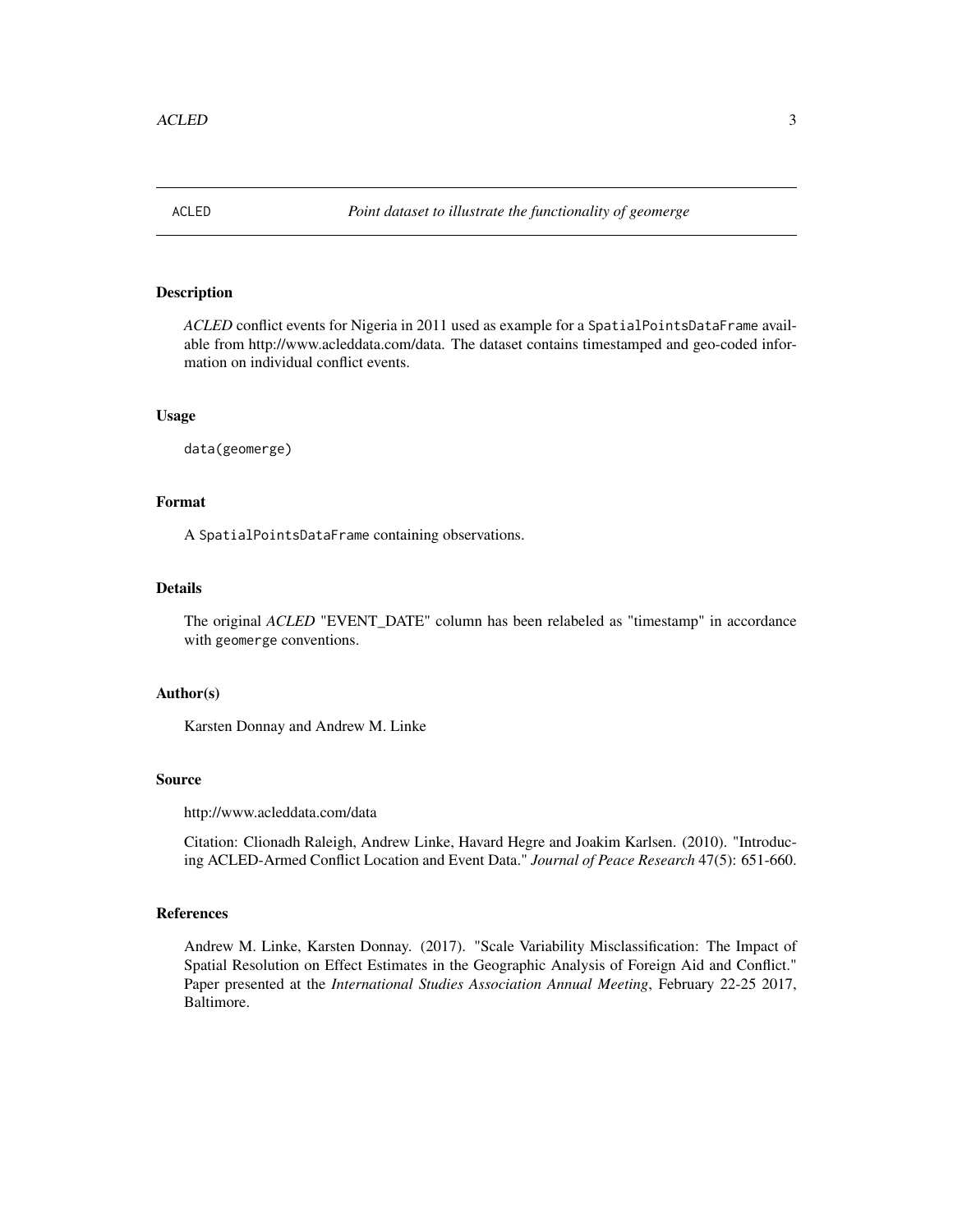<span id="page-3-0"></span>

*AidData* aid project locations for projects in Nigeria with start date in 2011 used as example for a SpatialPointsDataFrame. The dataset is available from http://aiddata.org. The dataset contains timestamped and geo-coded information on individual aid projects.

### Usage

data(geomerge)

### Format

A SpatialPointsDataFrame containing observations.

### Details

The original *AidData* "start\_date" column has been relabeled as "timestamp" in accordance with geomerge conventions.

# Author(s)

Karsten Donnay and Andrew M. Linke

### Source

http://aiddata.org

Citation: AidData. 2016. NigeriaAIMS\_GeocodedResearchRelease\_Level1\_v1.3.1 geocoded dataset. Williamsburg, VA and Washington, DC: AidData. Accessed on August 23, 2017. http://aiddata.org/researchdatasets.

# References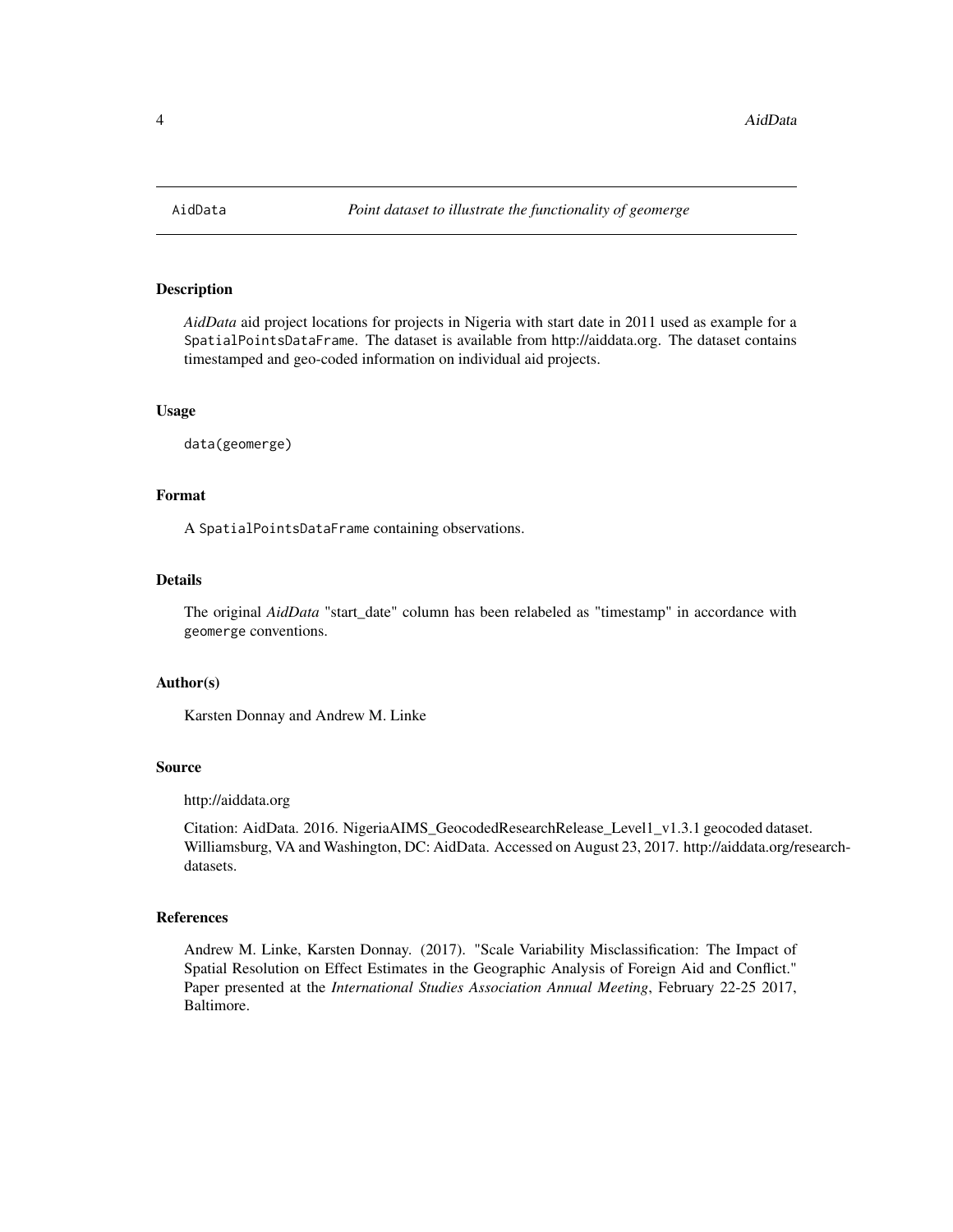<span id="page-4-1"></span><span id="page-4-0"></span>

Implementation of a simple grid generation function producing a SpatialPolygonsDataFrame to be used as target in geomerge.

### Usage

```
generateGrid(extent, size, local.CRS, makeWGS84 = TRUE, silent = FALSE)
```
### Arguments

| extent    | SpatialPolygonsDataFrame that defines the (minimum) extent of the grid to<br>be generated.   |
|-----------|----------------------------------------------------------------------------------------------|
| size      | size of the grid cells in m.                                                                 |
| local.CRS | definition of the local (projected) CRS the grid is spanned in. Has to be class<br>"CRS".    |
| makeWGS84 | Boolean switch indicating whether or not the grid is returned in WGS84. Default<br>$=$ TRUE. |
| silent    | Boolean switch to suppress any (non-critical) warnings and messages. Default<br>$=$ FALSE.   |

# Value

Returns an object of SpatialPolygonsDataFrame that spans the grid with spatial resolution given by size.

### Author(s)

Karsten Donnay and Andrew M. Linke.

### References

Andrew M. Linke, Karsten Donnay. (2017). "Scale Variability Misclassification: The Impact of Spatial Resolution on Effect Estimates in the Geographic Analysis of Foreign Aid and Conflict." Paper presented at the *International Studies Association Annual Meeting*, February 22-25 2017, Baltimore.

# See Also

[geomerge-package](#page-1-1), [geomerge](#page-6-1)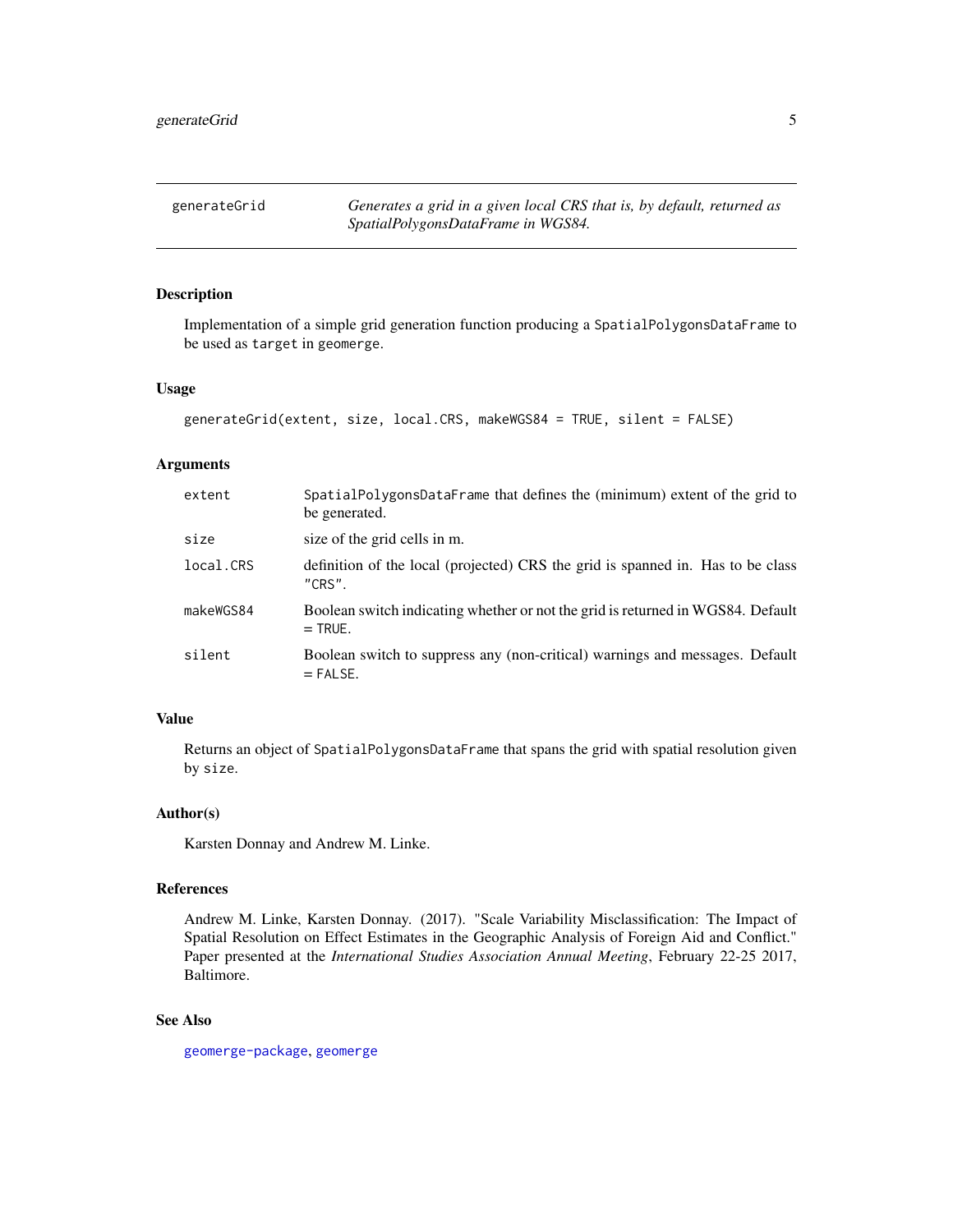### Examples

```
require(sp)
data(geomerge)
# Generate grid with 10 km cell size in local CRS for Nigeria
states.grid <- generateGrid(states,10000,local.CRS=CRS("+init=epsg:26391"),
                              silent=TRUE)
```
geoEPR *Polygon dataset to illustrate the functionality of geomerge*

# Description

*geoEPR* Nigeria dataset used as example for a SpatialPolygonsDataFrame can be accessed and downloaded at https://icr.ethz.ch/data/epr/geoepr/. The dataset contains geo-locations for all politically relevant ethnic groups from the EPR-Core 2014 dataset. It assigns every politically relevant group one of six settlement patterns and provides polygons describing their location.

### Usage

data(geomerge)

# Format

A SpatialPolygonsDataFrame containing observations.

### Author(s)

Karsten Donnay and Andrew M. Linke

### Source

https://icr.ethz.ch/data/epr/geoepr/

Citation: Julian Wucherpfennig, Nils B. Weidmann, Luc Girardin, Lars-Erik Cederman, and Andreas Wimmer. (2011). "Politically Relevant Ethnic Groups Across Space and Time: Introducing the GeoEPR Dataset." *Conflict Management and Peace Science* 28(5): 423-437.

# References

<span id="page-5-0"></span>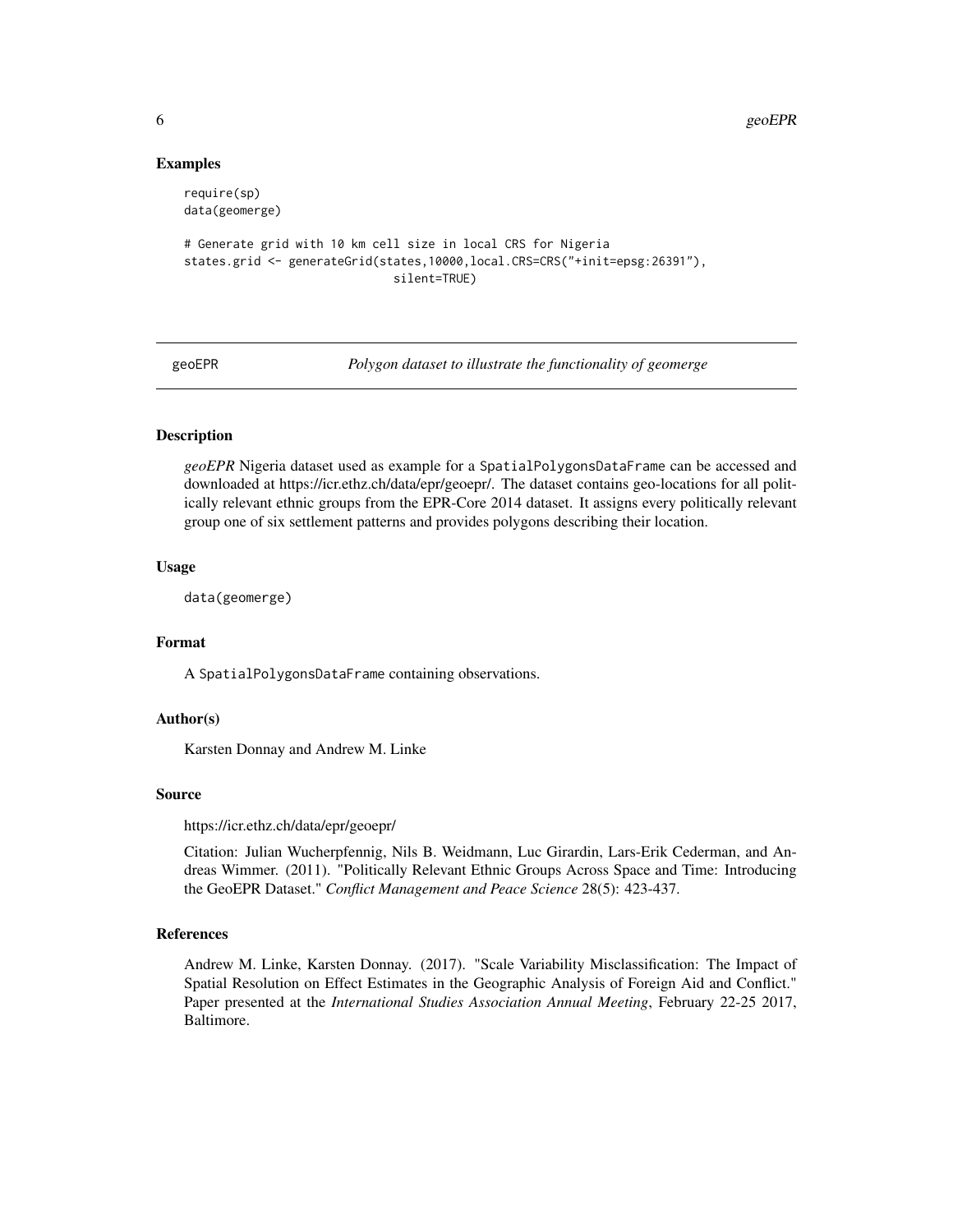<span id="page-6-1"></span><span id="page-6-0"></span>

This function conducts a series of spatial joins for Geographic Information Systems (GIS) data. It integrates three of R's most commonly used GIS data classes - polygons, points and rasters. With flexible options for assignment rules and including the calculation of spatial and temporal lags, geomerge returns a spatial (panel) dataset in the form of a SpatialPolygonsDataFrame that users may import into any predictive statistical analysis.

# Usage

| geomerge(,target=NULL,time=NA,time.lag=TRUE,spat.lag=TRUE,     |  |
|----------------------------------------------------------------|--|
| zonal.fun=sum, assignment="max(area)",population.data = $NA$ , |  |
| $point.$ agg = "cnt", $t$ _unit="days", $silent$ =FALSE)       |  |

# Arguments

| $\cdots$        | input datasets and, if provided, optional arguments. See Details.                                                                                                                      |  |  |  |  |  |
|-----------------|----------------------------------------------------------------------------------------------------------------------------------------------------------------------------------------|--|--|--|--|--|
| target          | SpatialPolygonsDataFrame representing desired units of analysis. See De-<br>tails.                                                                                                     |  |  |  |  |  |
| time            | temporal window for dynamic temporal binning of point data. Required format<br>is c(start_date, end_date, interval_length), each specified as String.<br>$Default = NA$ . See Details. |  |  |  |  |  |
| time.lag        | Boolean indicating whether or not first and second order temporal lag values of<br>all variables are returned. Only affects dynamic point data integration. Default<br>$=$ TRUE.       |  |  |  |  |  |
| spat.lag        | Boolean indicating whether or not first and second order spatial lag values of all<br>variables are returned. Default $=$ TRUE.                                                        |  |  |  |  |  |
| zonal.fun       | object of class function applied to values of RasterLayer when generating<br>zonal statistics for each target polygon. Default = sum. See Details.                                     |  |  |  |  |  |
| assignment      | identification of either population- or area-weighting assignment rules when<br>handling SpatialPolygonsDataFrame joins to target. Default = "max(area)".<br>See Details.              |  |  |  |  |  |
| population.data |                                                                                                                                                                                        |  |  |  |  |  |
|                 | specifies data used for weighting if a population-based assignment rule is se-<br>lected. See Details.                                                                                 |  |  |  |  |  |
| point.agg       | specification of aggregation format for data of type SpatialPointsDataFrame.<br>Default = "cnt". See Details.                                                                          |  |  |  |  |  |
| $t$ _unit       | temporal unit used for dynamic point aggregation. Default = "days".                                                                                                                    |  |  |  |  |  |
| silent          | Boolean switch to suppress any (non-critical) warnings and messages. Default<br>$=$ FALSE.                                                                                             |  |  |  |  |  |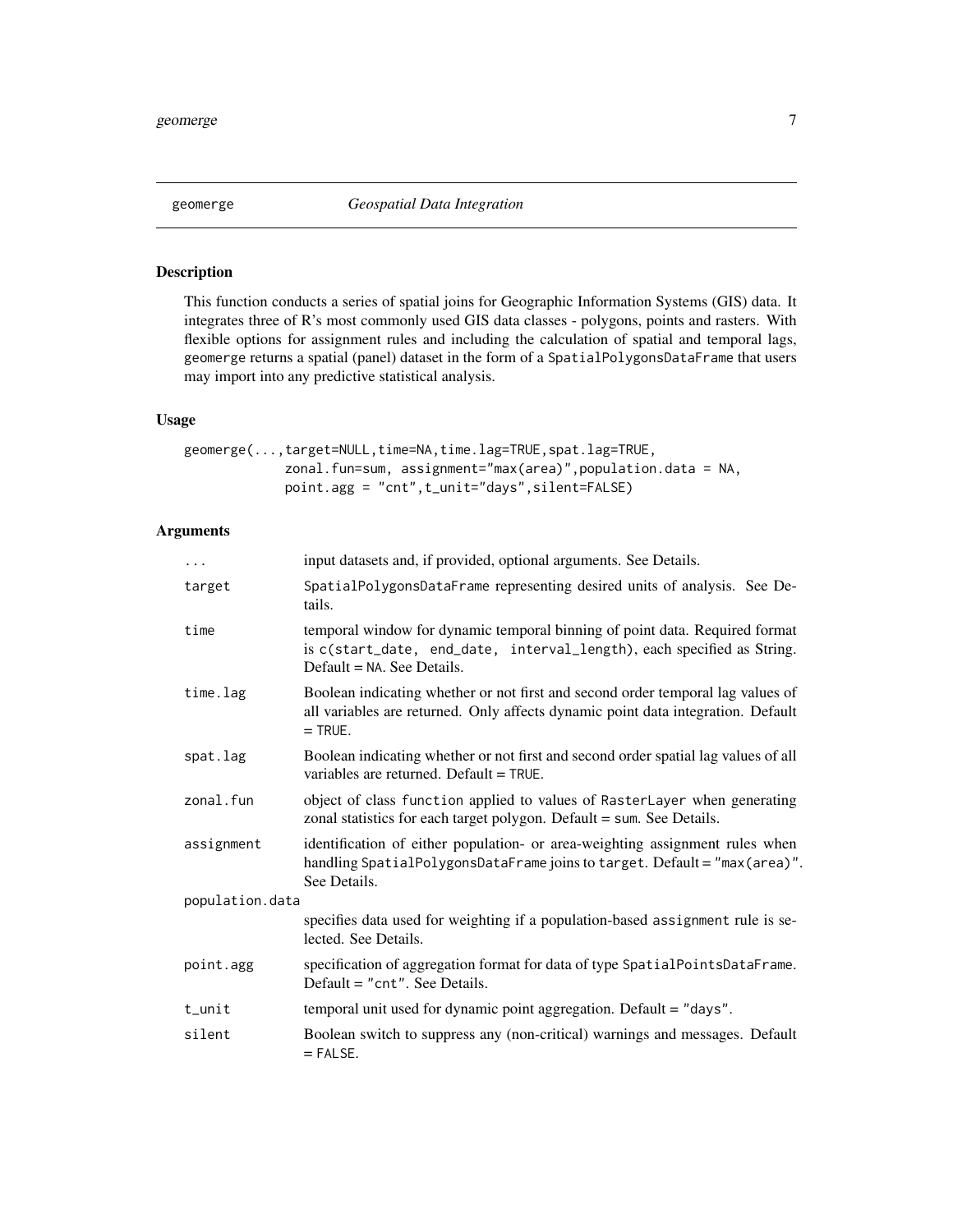### Details

geomerge accepts any number of data inputs of the most common spatial data classes in R - SpatialPolygonsDataFrame, SpatialPointsDataFrame, and RasterLayer. The target they are merged to may be of any shape but must be a SpatialPolygonsDataFrame. The extent of each data input should at least match the extent of the target; if not, the package returns a warning. In order to perform accurate area calculations at any scale, geomerge projects any data geometry into WGS84. Input data (including target) not in WGS84 are automatically re-projected.

geomerge assumes that all inputs of type SpatialPolygonsDataFrame and RasterLayer are static and contemporary. If polygons or raster are changing, we advise to simply rerun geomerge for each interval in which data are static and contemporary. The package allows for dynamic integration of all inputs that are a SpatialPointsDataFrame, i.e., one can, for example, automatically generate the counts of events that occur within a specific unit of target within a specific time period. Further details are given below.

If SpatialPolygonsDataFrame data are joined to target, they must contain only one column with the data of interest. The package also accepts the short-hand variable specification using the standard "\$" notation to denote the selection of a specific variable from the SpatialPolygonsDataFrame. RasterLayer are by default single-valued. These data may be of class factor or numeric.

If SpatialPointsDataFrame are joined to target they must have one column coding the variable of interest and, if points carry timestamps, dates must be given in a second column timestamp and formatted as a UTC date string with format "YYYY-MM-DD" or "YYYY-MM-DD hh:mm:ss".

In practice, our input logic implies that if more than one variable of interest are to be merged to target, statically or dynamically, each has to be separately entered as argument. Note that variable names in target derive from the name of the input data and it is therefore advised to use meaningful labels for input data.

In merging SpatialPolygonsDataFrame values to units of analysis given by target, users have a choice among a number of different assignment rules based on area overlap and population size. Area-based assignment generally can take the values "max(area)" or "min(area)", i.e., the value assigned to a given unit in target comes from that polygon in the SpatialPolygonsDataFrame with maximal or minimal area overlap respectively. If the value of interest is of class numeric, the user may also choose "weighted(area)", i.e., the values is assigned as the area-weighted average of the values in all polygons intersecting a given unit in target.

The assignment rules "max(pop)", "min(pop)" and "weighted(pop)" (the latter again for numeric variables only) analogously use the population value given by population.data in overlapping areas as basis for assignment. If any of them is selected in the assignment argument, users must provide population.data as a RasterLayer. The geographical resolution of population.data should be the same or better than that of target. The zonal statistic used for population within overlapping polygons is sum.

When a SpatialPointsDataFrame is merged to target, one of two operations can be performed. For point. agg  $=$  "cnt" the function calculates the sum of the number of locations that fall within each unit of target. For numerical variables of interest, point.agg = "sum" returns the sum across for all values associated with points within each unit of target. If different aggregation formats are to be applied to different SpatialPointsDataFrame inputs, these have to be specified as a character vector, i.e., point.agg =  $c("sum", "cnt"),$  in the order of inputs.

Values for inputs of type SpatialPointsDataFrame are either calculated statically across the entire frame if time = NA or dynamically within a given time period that can be specified using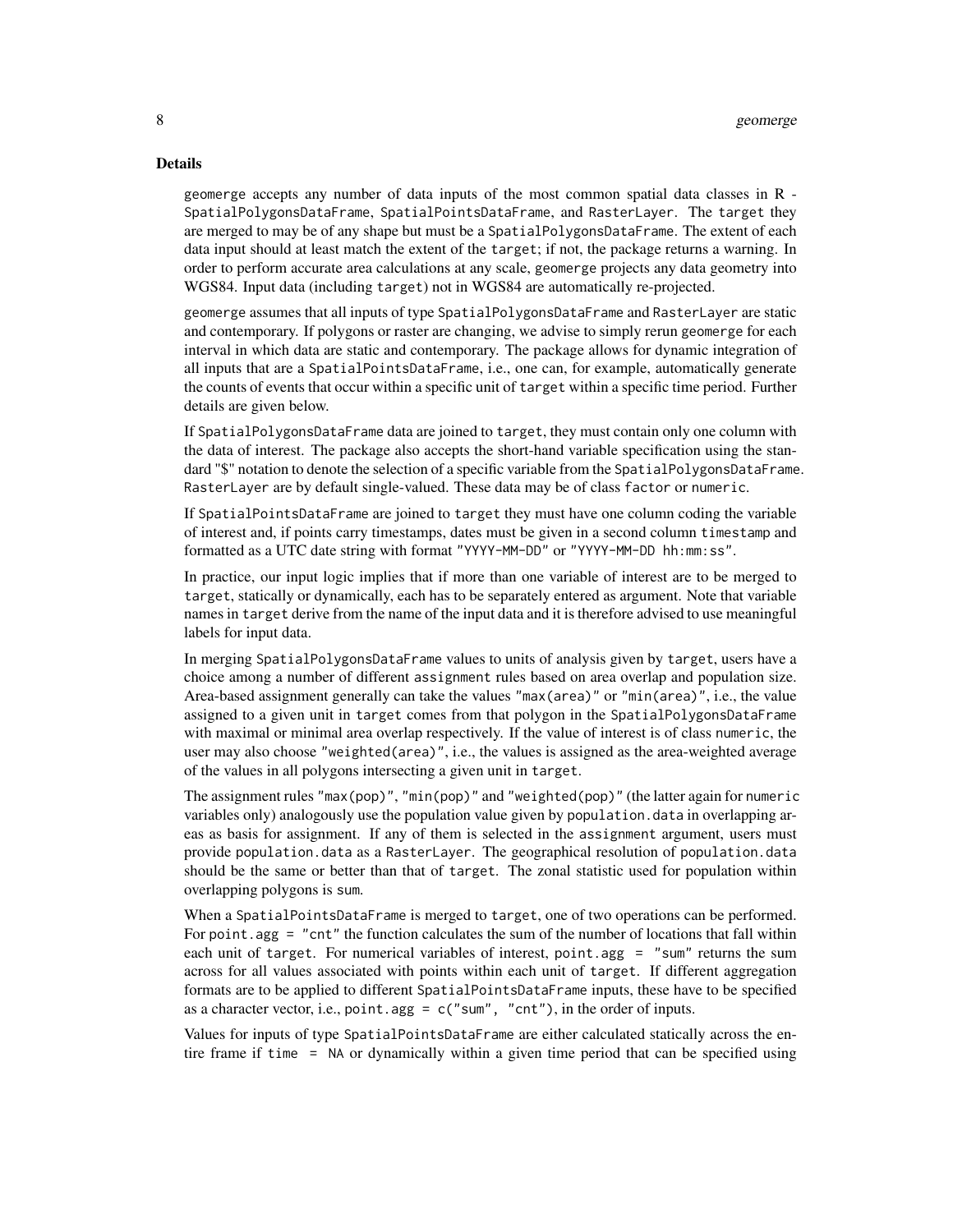### geomerge the set of the set of the set of the set of the set of the set of the set of the set of the set of the set of the set of the set of the set of the set of the set of the set of the set of the set of the set of the

time = c(start\_date, end\_date, interval\_length). All three inputs must be Strings where interval\_length is defined in multiples of  $t$ \_unit. The default value is  $t$ \_unit = "days", the package also accepts inputs of "secs", "mins", "hours", "months" or "years".

Zonal statistics are applied to objects of class RasterLayer that are joined to target. The specific operations are defined in the function call using the argument zonal.fun and each is added into the result. Any zonal statistics compatible with the extract function in raster is accepted. Note that geomerge does not accept raster stacks. If you have raster stacks they must be separated and the layers integrated separately into the function.

If spat.lag = TRUE spatial lags of all numeric variables from a SpatialPolygonsDataFrame or RasterLayer joined to target polygons are returned using first and also second order neighboring weights matrices. The package assigns target polygons the mean value of units within each neighborhood. When dynamic point aggregation is run and time.lag = TRUE, geomerge returns the values of every target polygon, as well as its first and second order neighboring unit averages, separately, at time t-1 and t-2 defined by interval in the argument time.

### Value

Returns an object of class "geomerge".

The functions summary, print, plot overload the standard outputs for objects of type geomerge providing summary information and and visualizations specific to the output object. An object of class "geomerge" is a list containing the following three components:

| data       | SpatialPolygonsDataFrame that contains all information merged with the target<br>layer. Column names are assigned the name of the input data object separated<br>by "." from a short description of the calculation, as well as modifiers such<br>as ".1st" and ".2nd" for first- and second-order neighborhoods of target. In<br>the case of dynamic point data aggregation, " $.t_1$ " and " $.t_2$ " are used to label<br>first- and second-order temporal lags. For example, if geomerge is told to use<br>a SpatialPointsDataFrame called "vio" to count incidents of conflict con-<br>tained within units of target, the default output would include columns named<br>"vio.cnt", "vio.cnt.t_1", "vio.cnt.t_2", "vio.cnt.1st", "vio.cnt.1st.t_1",<br>"vio.cnt.1st.t_2", "vio.cnt.2nd", "vio.cnt.2nd.t_1", "vio.cnt.2nd.t_2". |
|------------|------------------------------------------------------------------------------------------------------------------------------------------------------------------------------------------------------------------------------------------------------------------------------------------------------------------------------------------------------------------------------------------------------------------------------------------------------------------------------------------------------------------------------------------------------------------------------------------------------------------------------------------------------------------------------------------------------------------------------------------------------------------------------------------------------------------------------------|
| inputData  | List containing the spatial objects used as input.                                                                                                                                                                                                                                                                                                                                                                                                                                                                                                                                                                                                                                                                                                                                                                                 |
| parameters | List containing information on all input parameters used during integration.                                                                                                                                                                                                                                                                                                                                                                                                                                                                                                                                                                                                                                                                                                                                                       |

### Note

geomerge exclusively merges data using the global WGS84 coordinate reference system (CRS) to ensure that areal statistics are accurate at all scales. If data are entered that are using a different and/or projected CRS, the tool automatically first transforms the data. This on-the-fly transformation, however, may be very slow and it is advised to always enter inputs in WGS84.

### Author(s)

Karsten Donnay and Andrew M. Linke.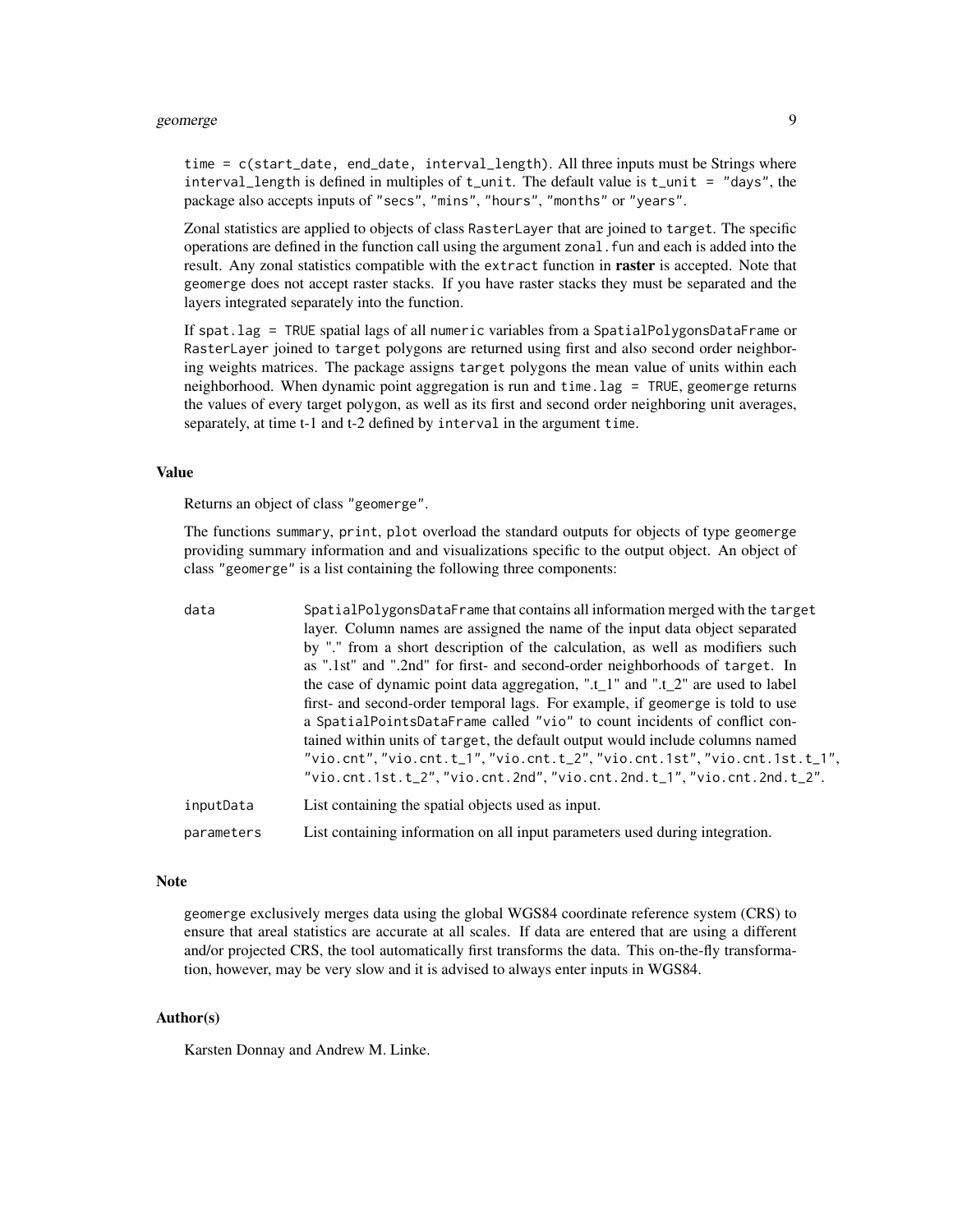### <span id="page-9-0"></span>References

Andrew M. Linke, Karsten Donnay. (2017). "Scale Variability Misclassification: The Impact of Spatial Resolution on Effect Estimates in the Geographic Analysis of Foreign Aid and Conflict." Paper presented at the *International Studies Association Annual Meeting*, February 22-25 2017, Baltimore.

### See Also

[geomerge-package](#page-1-1), [print.geomerge](#page-15-1), [plot.geomerge](#page-14-1), [summary.geomerge](#page-17-1), [generateGrid](#page-4-1)

### Examples

```
data(geomerge)
```

```
# 1) Simple static integration of polygon data
output <- geomerge(geoEPR,target=states,silent=TRUE)
summary (output)
# 2) Static integration for point, polygon, raster data
output <- geomerge(ACLED$EVENT_TYPE,AidData$project_id,geoEPR,
  gpw,na.rm=TRUE,target=states)
summary(output)
plot(output)
# 3) Dynamic point data integration for numeric variables
output <- geomerge(ACLED$FATALITIES,AidData$commitme_1,geoEPR,
  target=states,time=c("2011-01-01", "2011-12-31","1"),
   t_unit='months',point.agg='sum')
summary(output)
plot(output)
# 4) Population weighted assignment
output <- geomerge(geoEPR,target=states,assignment='max(pop)',
  population.data = gpw)
summary(output)
plot(output)
```
<span id="page-9-1"></span>

| geomerge.assign | Implements different assignment rules using SQL [Auxiliary Function] |  |  |  |
|-----------------|----------------------------------------------------------------------|--|--|--|
|                 |                                                                      |  |  |  |

# Description

Implements assignment of polygon values to the target frame using different assignment rules. For efficient performance implemented using SQL.

### Usage

geomerge.assign(polygon\_input,target,assignment,population.data,optional.inputs,silent)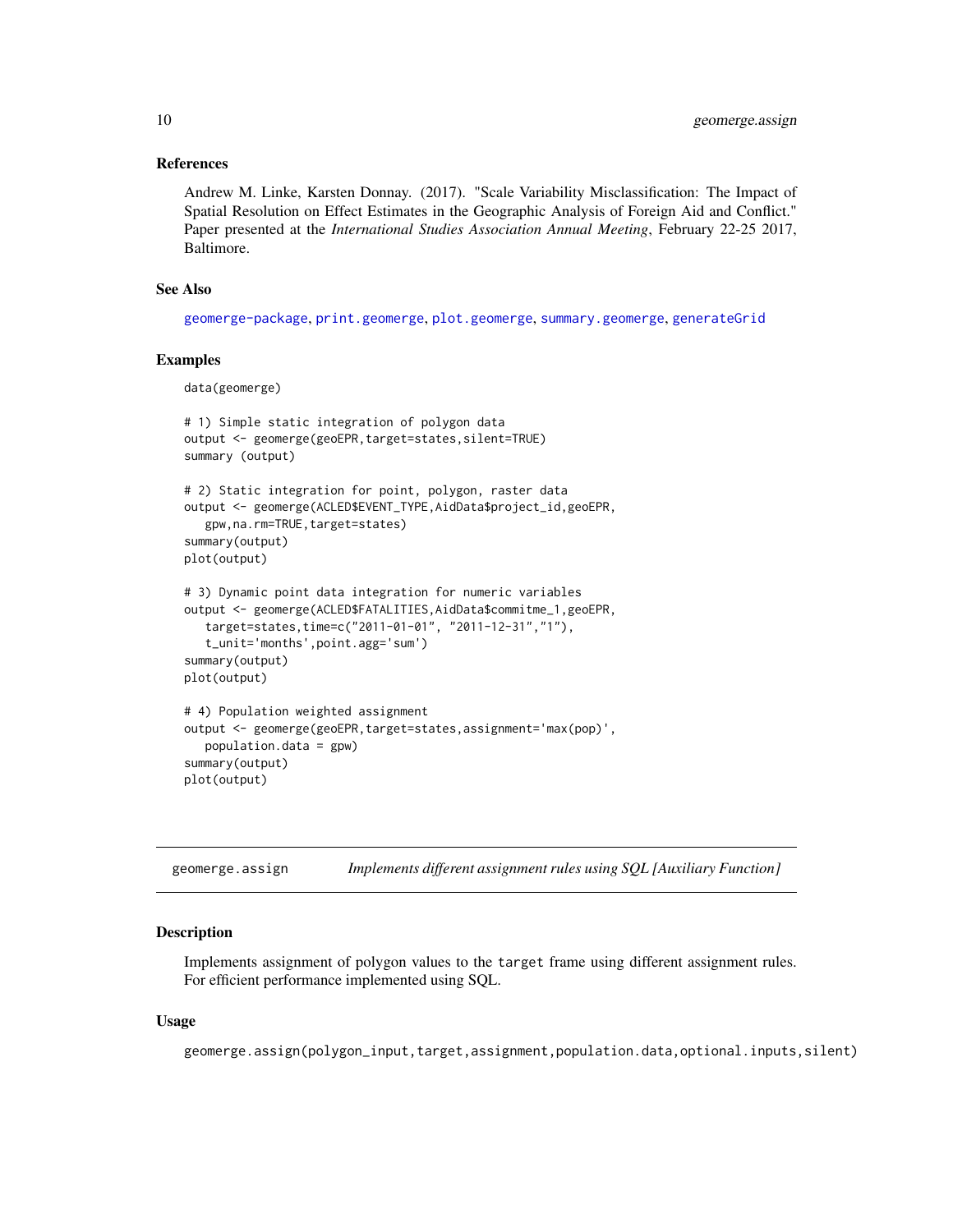# <span id="page-10-0"></span>geomerge.assign 11

# Arguments

| polygon_input   | input SpatialPolygonsDataFrame parsed from geomerge main function.                                                                                                                    |  |  |  |  |
|-----------------|---------------------------------------------------------------------------------------------------------------------------------------------------------------------------------------|--|--|--|--|
| target          | SpatialPolygonsDataFrame representing desired units of analysis. See Details<br>of geomerge.                                                                                          |  |  |  |  |
| assignment      | identification of either population- or area-weighting assignment rules when<br>handling SpatialPolygonsDataFrame joins to target. Default = "max(area)".<br>See Details in geomerge. |  |  |  |  |
| population.data |                                                                                                                                                                                       |  |  |  |  |
|                 | specifies data used for weighting if a population-based assignment rule is se-<br>lected. See Details in geomerge.                                                                    |  |  |  |  |
| optional.inputs |                                                                                                                                                                                       |  |  |  |  |
|                 | Any optional inputs compatible with the extract function in <b>raster</b> .                                                                                                           |  |  |  |  |
| silent          | Boolean switch to suppress any (non-critical) warnings and messages. Default<br>$=$ FALSE.                                                                                            |  |  |  |  |

# Details

For details on different input parameters, please refer to the detailed documentation in [geomerge](#page-6-1).

# Value

Returns an object of class data.frame that contains the column from input, after proper assignment, that is to be added to target@data.

### Author(s)

Karsten Donnay and Andrew M. Linke.

# References

Andrew M. Linke, Karsten Donnay. (2017). "Scale Variability Misclassification: The Impact of Spatial Resolution on Effect Estimates in the Geographic Analysis of Foreign Aid and Conflict." Paper presented at the *International Studies Association Annual Meeting*, February 22-25 2017, Baltimore.

# See Also

[geomerge-package](#page-1-1), [geomerge](#page-6-1), [generateGrid](#page-4-1)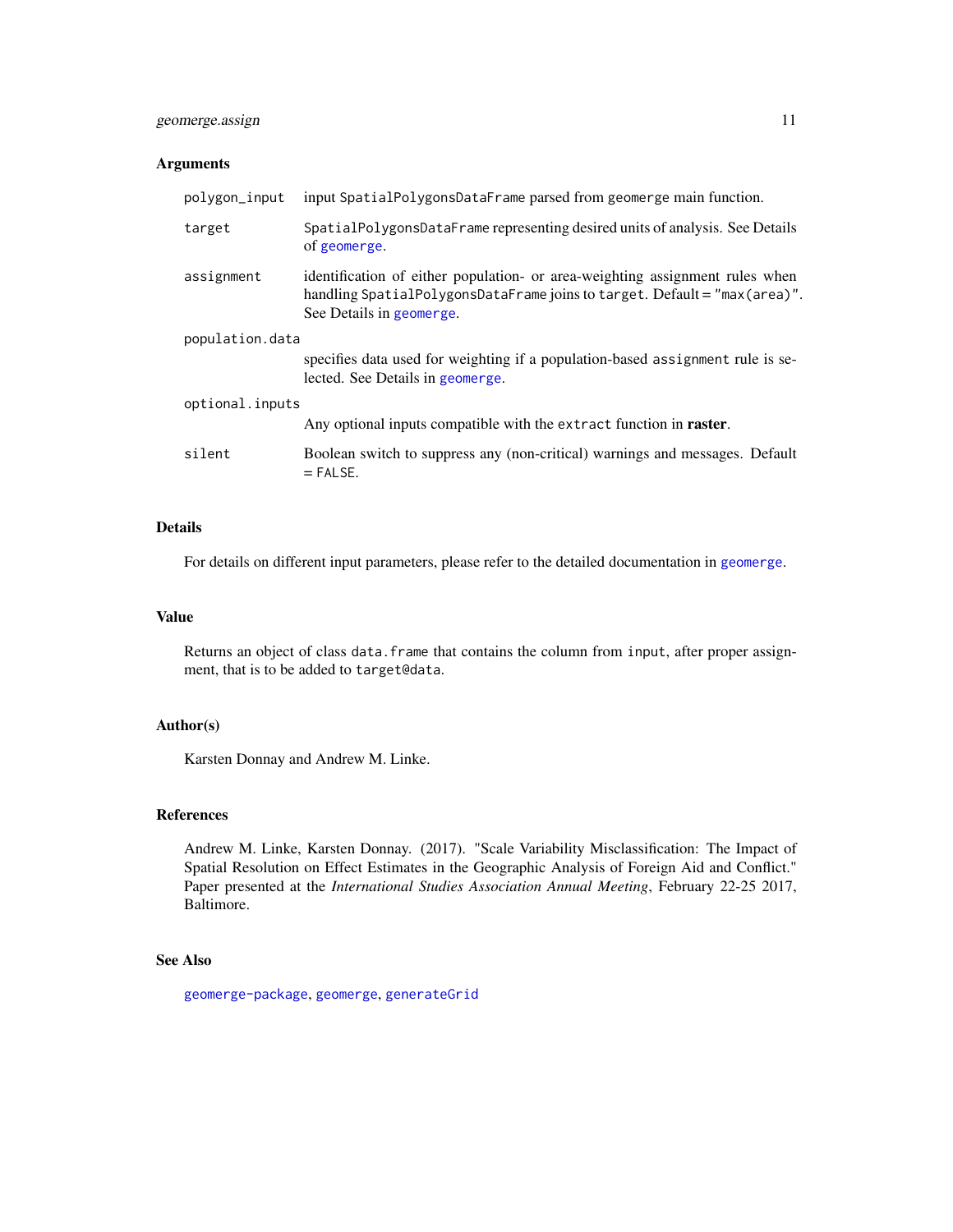<span id="page-11-1"></span><span id="page-11-0"></span>

Auxiliary function that performs the actual integration of the target frame with specified input data. The routine proceeds on dataset at a time.

# Usage

```
geomerge.merge(data,data.name,target,standard.CRS,outdata,wghts,
time, time.lag,spat.lag,zonal.fun,assignment,
population.data,point.agg, t_unit,silent,optional.inputs)
```
# Arguments

| data            | input dataset. See Details in geomerge.                                                                                                                                                 |
|-----------------|-----------------------------------------------------------------------------------------------------------------------------------------------------------------------------------------|
| data.name       | name of input dataset                                                                                                                                                                   |
| target          | SpatialPolygonsDataFrame representing desired units of analysis. See Details<br>in geomerge.                                                                                            |
| standard.CRS    | Defines the CRS used. Default used in geomerge is WGS84.                                                                                                                                |
| outdata         | data. frame containing integrated data relative to the SpatialPolygonsDataFrame<br>target.                                                                                              |
| wghts           | spatial weights calculated by link{geomerge.neighbor}.                                                                                                                                  |
| time            | specification of temporal window for temporal binning of point data by c(start_date, end_date, inte<br>Default $=$ NA. See Details in geomerge.                                         |
| time.lag        | Boolean indicating whether or not first and second order temporal lag values of<br>all variables are returned. Default = TRUE.                                                          |
| spat.lag        | Boolean indicating whether or not first and second order spatial lag values of all<br>variables are returned. Default = TRUE.                                                           |
| zonal.fun       | object of class function applied to values of RasterLayer when generating<br>zonal statistics for each target polygon. Default = sum. See Details in geomerge.                          |
| assignment      | identification of either population- or area-weighting assignment rules when<br>handling SpatialPolygonsDataFrame joins to target. Default = "area.assign".<br>See Details in geomerge. |
| population.data |                                                                                                                                                                                         |
|                 | specifies data used for weighting if a population-based assignment rule is se-<br>lected. See Details in geomerge.                                                                      |
| point.agg       | specification of aggregation format for data of type SpatialPointsDataFrame.<br>Default = " $cnt$ ". See Details in geomerge.                                                           |
| t_unit          | temporal unit used for dynamic point aggregation. Default = "days".                                                                                                                     |
| silent          | Boolean switch to suppress any (non-critical) warnings and messages. Default<br>$=$ FALSE.                                                                                              |
| optional.inputs |                                                                                                                                                                                         |
|                 | Any optional inputs compatible with the extract function in <b>raster</b> .                                                                                                             |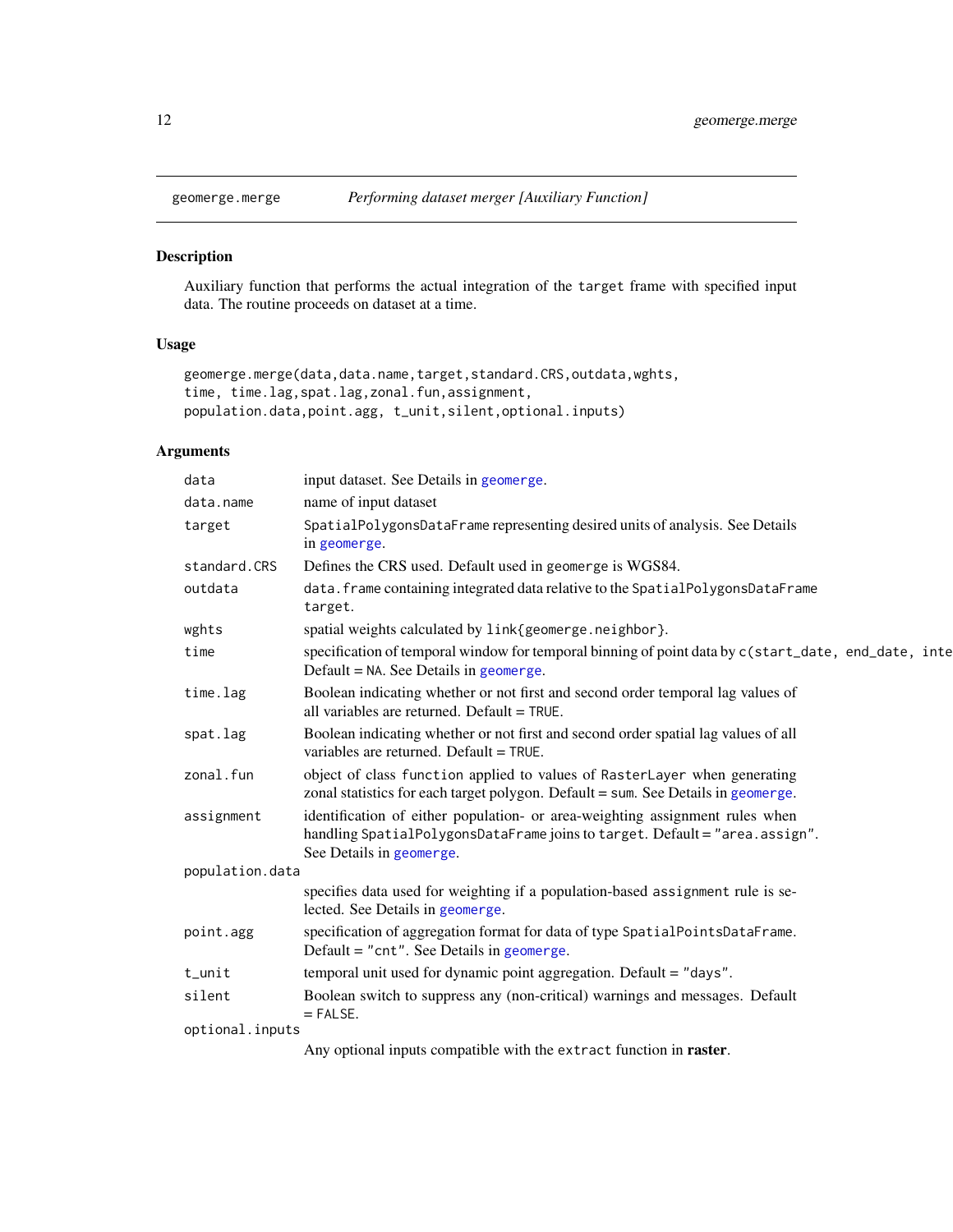### <span id="page-12-0"></span>Details

For details on different input parameters, please refer to the detailed documentation in [geomerge](#page-6-1).

### Value

Returns an object of class data. frame that contains all information from merger to target to be added to target@data in the main geomerge function. The documentation in [geomerge](#page-6-1) provides a detailed overview over the columns returned and their naming conventions

# Author(s)

Karsten Donnay and Andrew M. Linke.

# References

Andrew M. Linke, Karsten Donnay. (2017). "Scale Variability Misclassification: The Impact of Spatial Resolution on Effect Estimates in the Geographic Analysis of Foreign Aid and Conflict." Paper presented at the *International Studies Association Annual Meeting*, February 22-25 2017, Baltimore.

# See Also

[geomerge-package](#page-1-1), [geomerge](#page-6-1), [generateGrid](#page-4-1)

<span id="page-12-1"></span>geomerge.neighbor *Returns first and second order spatial neighbors [Auxiliary Function]*

# Description

Auxiliary function that uses functionality from **spdep** to retrieve first and second order neighbor weights.

#### Usage

```
geomerge.neighbor(polygon_input)
```
### Arguments

polygon\_input a SpatialPolygonsDataFrame.

# Details

The function serves as a wrapper for the poly2nb, nblag and nb2listw functions from spdep and returns first and second order neighbor weights using zero.policy = TRUE.

# Value

Returns a list of lists of neighbor weights named "wts1" and "wts2".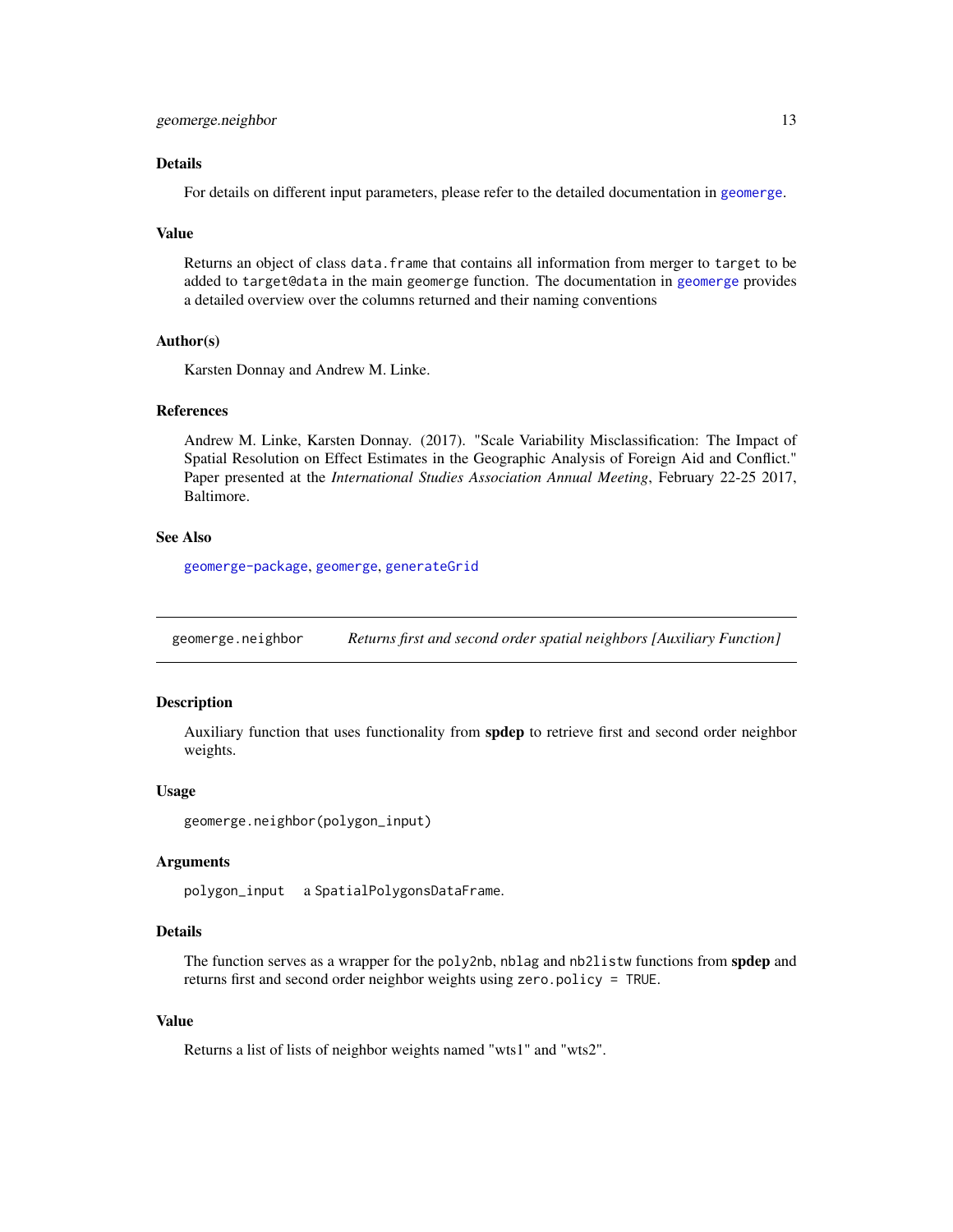### <span id="page-13-0"></span>Author(s)

Karsten Donnay and Andrew M. Linke.

### References

Andrew M. Linke, Karsten Donnay. (2017). "Scale Variability Misclassification: The Impact of Spatial Resolution on Effect Estimates in the Geographic Analysis of Foreign Aid and Conflict." Paper presented at the *International Studies Association Annual Meeting*, February 22-25 2017, Baltimore.

# See Also

[geomerge-package](#page-1-1), [geomerge](#page-6-1), [generateGrid](#page-4-1)

gpw *Raster dataset to illustrate the functionality of geomerge*

### Description

*gpw* population raster data for Nigeria for the year 2010 used as example for a RasterLayer available from http://sedac.ciesin.columbia.edu/data/collection/gpw-v4. The dataset (gpw-v4) provides population estimates at a grid resolution of about 4km.

### Usage

data(geomerge)

### Format

A RasterLayer containing observations.

### Author(s)

Karsten Donnay and Andrew M. Linke

### Source

http://sedac.ciesin.columbia.edu/data/collection/gpw-v4

Citation: Center for International Earth Science Information Network - CIESIN - Columbia University. (2016). *Gridded Population of the World, Version 4 (GPWv4): Population Density*. Palisades, NY: NASA Socioeconomic Data and Applications Center (SEDAC).

### References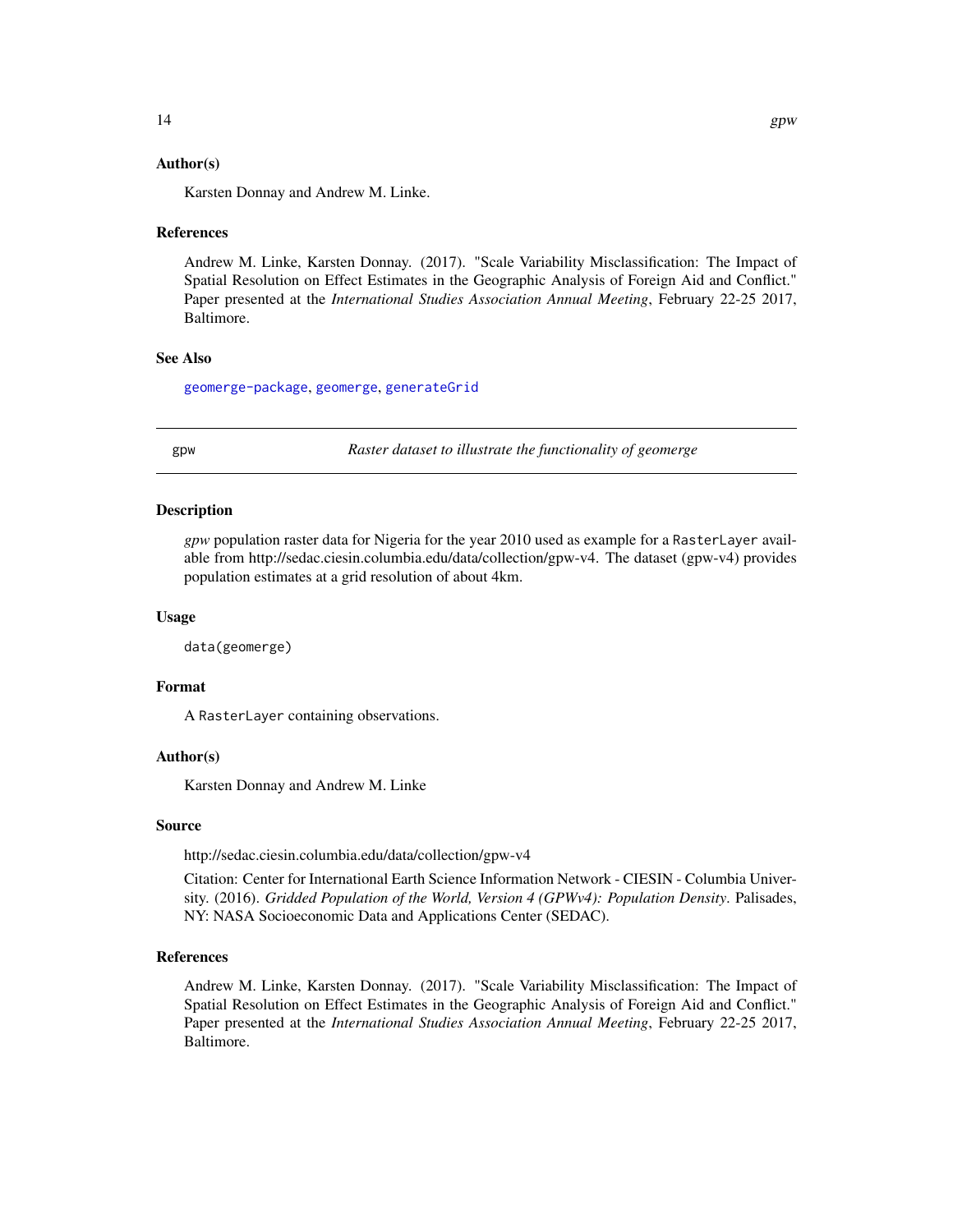<span id="page-14-1"></span><span id="page-14-0"></span>

Overloads the default plot for objects of class 'geomerge'.

### Usage

## S3 method for class 'geomerge'  $plot(x, \ldots)$ 

### Arguments

|   | object of class geomerge.   |
|---|-----------------------------|
| . | further optional arguments. |

### Details

Returns a series of maps that visualizes numeric variables produced by geomerge. It returns a map for each unique numeric variable including first order spatially and temporally lagged values if spat.lag=TRUE and time.lag=TRUE when running geomerge. For spatial panels, the function by default returns values for the last period.

Five optional arguments that are specific to this plotting function can be provided. The first is period, a numeric input that allows to specify a specific period to be plotted. inputs must be a sequence of character strings specifying select variables to be plotted only. These have to have been merged (with the same name) in geomerge. time.lag and spat.lag override the boolean values parsed automatically from the result of geomerge. They are mainly meant to switch off plotting of spatial and temporal lags as they are ignored if these lags were not generated in the first place. The last argument is ncol, a numeric input, which allows to specify the width of the panel of plotted maps. By default, always 2 maps are shown side-by-side.

#### Note

plot for objects of class 'geomerge' relies in many core aspects of its functionality on ggplot2. If the target SpatialPolygonsDataFrame is very large it may reach or exceed the limits of what the plotting functionality from **ggplot2** can handle and plot may be very slow or even stall.

### Author(s)

Karsten Donnay and Andrew M. Linke.

### References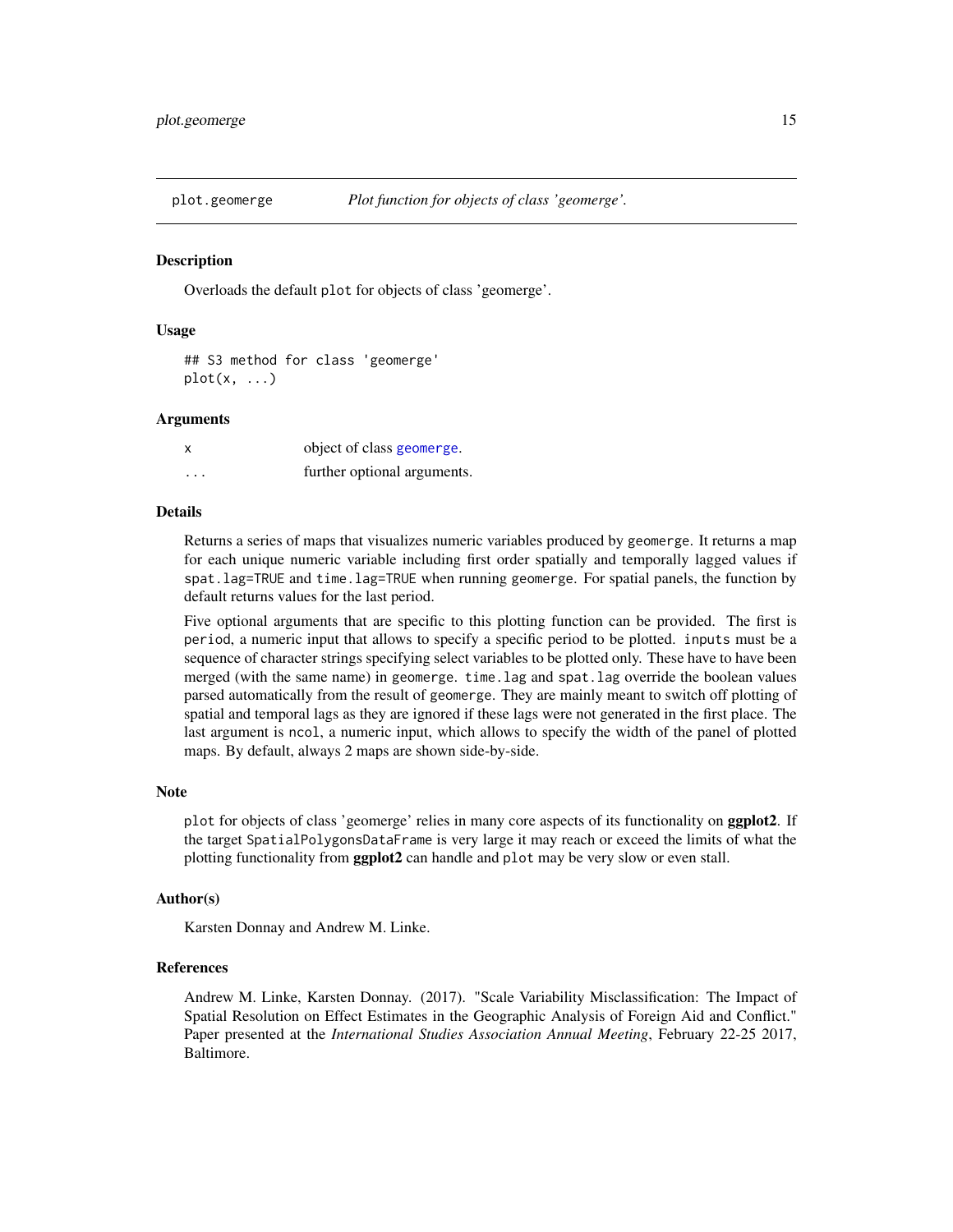# <span id="page-15-0"></span>See Also

[geomerge](#page-6-1)

<span id="page-15-1"></span>print.geomerge *Print function for objects of class 'geomerge'.*

# **Description**

Overloads the default print for objects of class 'geomerge'.

### Usage

## S3 method for class 'geomerge'  $print(x, \ldots)$ 

# Arguments

|                   | object of class geomerge.                          |
|-------------------|----------------------------------------------------|
| $\cdot\cdot\cdot$ | further arguments passed to or from other methods. |

# Author(s)

Karsten Donnay and Andrew M. Linke.

# References

Andrew M. Linke, Karsten Donnay. (2017). "Scale Variability Misclassification: The Impact of Spatial Resolution on Effect Estimates in the Geographic Analysis of Foreign Aid and Conflict." Paper presented at the *International Studies Association Annual Meeting*, February 22-25 2017, Baltimore.

# See Also

[geomerge](#page-6-1)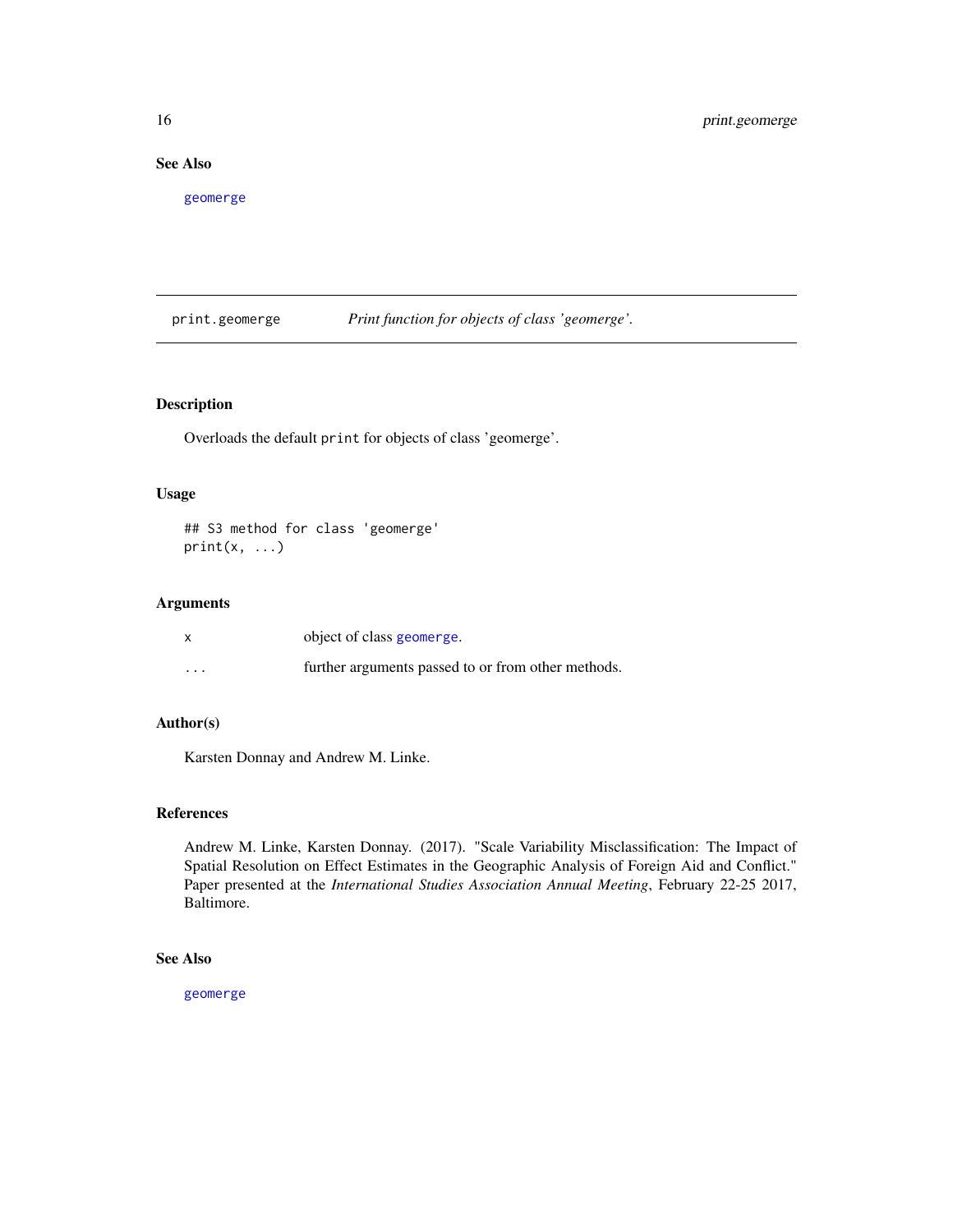<span id="page-16-0"></span>

Nigeria administrative units (ADM1) dataset used as example for the target SpatialPolygonsDataFrame data are merged. The dataset is available at http://www.arcgis.com/home/item.html?id=0e58995046b74254911c1dc0eb756fa

### Usage

data(geomerge)

### Format

A SpatialPolygonsDataFrame containing observation and that data is merged to using geomerge.

# Details

Note that the polygons in states have been simplified to reduce the size of the SpatialPolygonsDataFrame used as integration target for easier illustration. This applies, in particular, to the Niger Delta region of Nigeria.

### Author(s)

Karsten Donnay and Andrew M. Linke

### Source

http://www.arcgis.com/home/item.html?id=0e58995046b74254911c1dc0eb756fa4

### References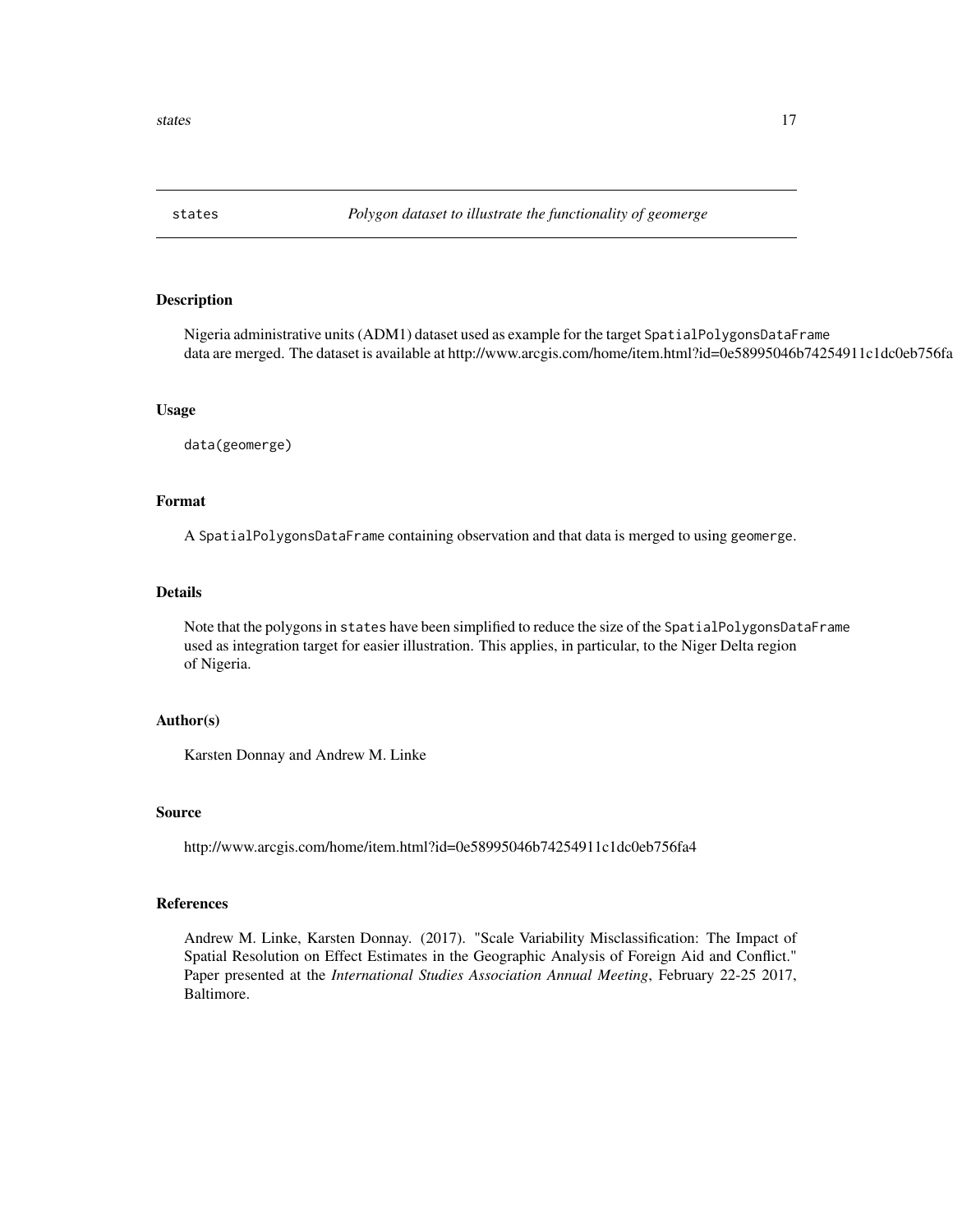<span id="page-17-1"></span><span id="page-17-0"></span>

Overloads the default summary for objects of class 'geomerge'.

### Usage

```
## S3 method for class 'geomerge'
summary(object, ...)
```
# Arguments

| object   | object of class geomerge.                          |
|----------|----------------------------------------------------|
| $\cdots$ | further arguments passed to or from other methods. |

# Value

Returns a number of summary statistics describing the results of the [geomerge](#page-6-1) integration, including how many variables were integrated, which of those are numerical vs. non numerical and whether spatially and/or temporally lagged values are available.

### Author(s)

Karsten Donnay and Andrew M. Linke.

# References

Andrew M. Linke, Karsten Donnay. (2017). "Scale Variability Misclassification: The Impact of Spatial Resolution on Effect Estimates in the Geographic Analysis of Foreign Aid and Conflict." Paper presented at the *International Studies Association Annual Meeting*, February 22-25 2017, Baltimore.

### See Also

[geomerge](#page-6-1)